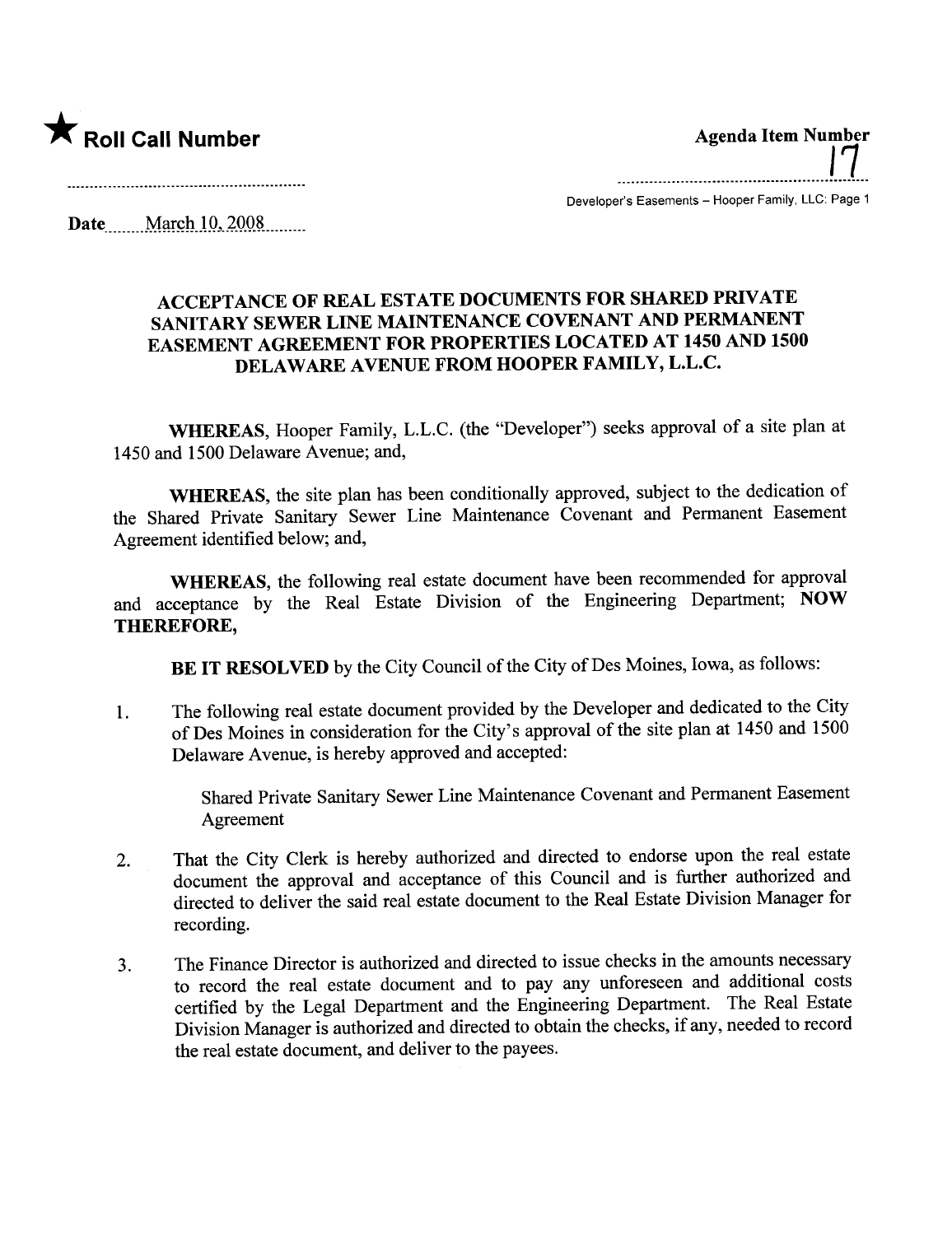

...............................................1.1..

Developer's Easements - Hooper Family, LLC: Page 2

Date<sub>.......</sub>...March 10, 2008.........

MOVED by to adopt.

APPROVED AS TO FORM:

APPROVED AS TO FORM<br>Roger K. Brown,

Assistant City Attorney

| <b>COUNCIL ACTION</b>                    | <b>YEAS</b> | <b>NAYS</b> | <b>PASS</b> | <b>ABSENT</b> | <b>CERTIFICATE</b>                                                                                                                                     |
|------------------------------------------|-------------|-------------|-------------|---------------|--------------------------------------------------------------------------------------------------------------------------------------------------------|
| <b>COWNIE</b>                            |             |             |             |               |                                                                                                                                                        |
| <b>COLEMAN</b>                           |             |             |             |               | I, Diane Rauh, City Clerk of said City hereby                                                                                                          |
| <b>HENSLEY</b>                           |             |             |             |               | certify that at a meeting of the City Council of<br>said City of Des Moines, held on the above date,<br>among other proceedings the above was adopted. |
| <b>KIERNAN</b>                           |             |             |             |               |                                                                                                                                                        |
| <b>MAHAFFEY</b>                          |             |             |             |               |                                                                                                                                                        |
| <b>MEYER</b>                             |             |             |             |               | IN WITNESS WHEREOF, I have hereunto set my<br>hand and affixed my seal the day and year first<br>above written.                                        |
| <b>VLASSIS</b>                           |             |             |             |               |                                                                                                                                                        |
| <b>TOTAL</b>                             |             |             |             |               |                                                                                                                                                        |
| <b>APPROVED</b><br><b>MOTION CARRIED</b> |             |             |             |               |                                                                                                                                                        |
|                                          |             |             |             | Mayor         | City Clerk                                                                                                                                             |